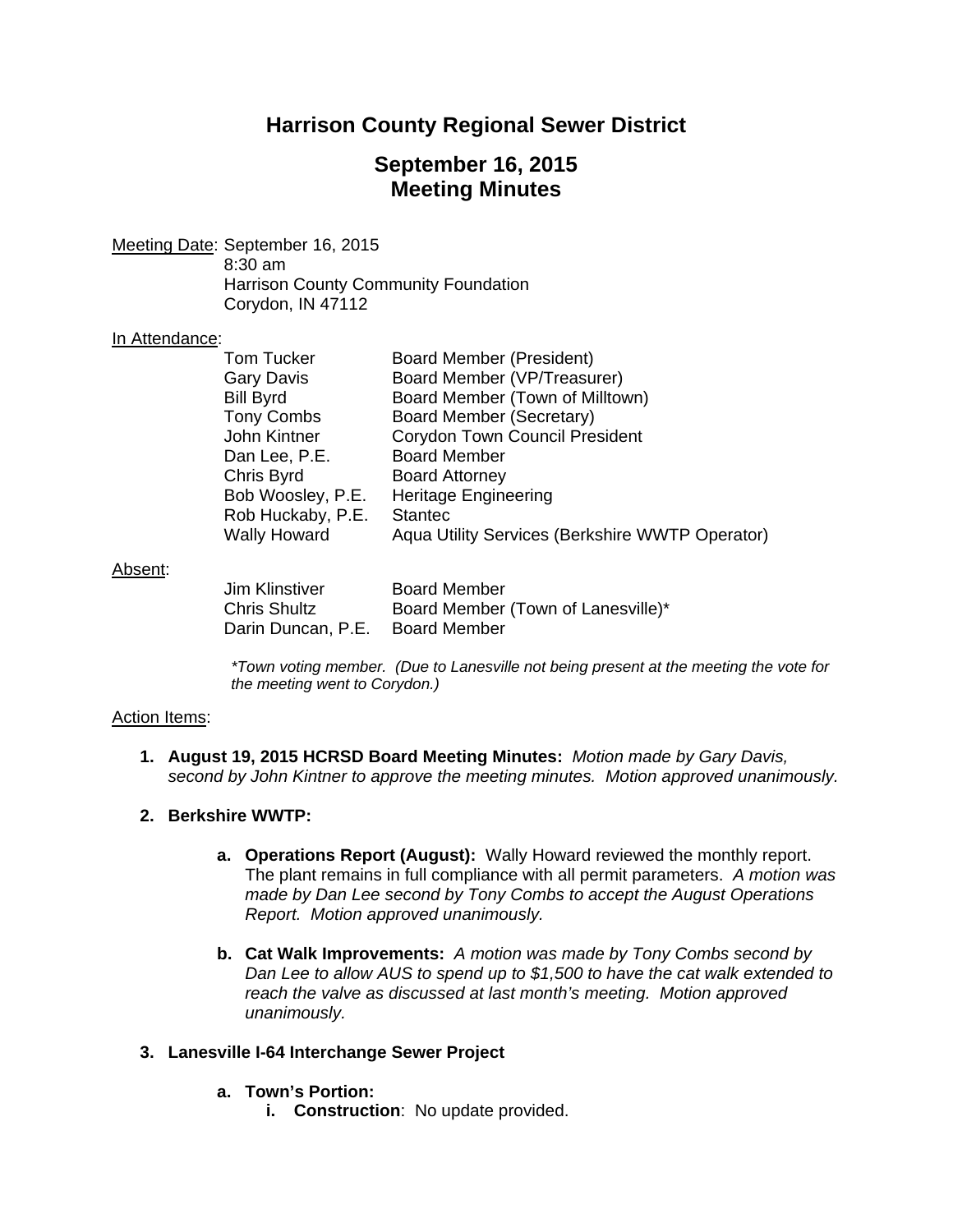HCRSD Mtg Minutes September 16, 2015 Page 2 of 3

## **4. Stormwater:**

- **a.** Rob Huckaby presented updates on the Lanesville, South Central, and Corydon projects.
	- **i.** Lanesville: There has been a turnover of teachers that has caused a dip in the amount of class room activity as originally hoped. Rob met with the principal and offered to sit down with the teachers to explain the unit and offer to review the education materials. Rob is awaiting follow up from the principal. The unit has now been in service for 2 years. It is time for the first cleaning of the unit. Rob estimated the cost at approximately \$400. The Board instructed Rob to secure quotes to have the unit cleaned and bring back to the next meeting for approval.
	- **ii.** South Central: Plants appear to be doing very well. The school seems excited about the use of the educational materials provided to them by the District.
	- **iii.** Corydon Rain Garden: This site is in need of attention (needs weeding).
- **b.** Little Indian Creek (Lanesville): Tony Combs made the Board aware of an issue brought to his attention by the Lanesville Jay Cees. IDNR has apparently made a site inspection and found issues with past remediation measures made along Little Indiana Creek. The Jay Cees are looking for help in responding to IDNR. It was discussed that the District does not have stormwater authority therefore this request must first go before either the Town of Lanesville or County Commissioners. Tony will follow up with the Jay Cees and advise them accordingly.

## **5. Treasurers Report:**

- a. *Motion made by Tony Combs second by Dan Lee to approve the August Treasurer's Report. Motion approved unanimously.*
- b. *Motion made by Gary Davis second by Dan Lee to pay the following claims. Motion approved unanimously.*

## *District Checking Account:*

| i. Harrison REMC-WWTP electric service                                                                               | \$1,443,10 |  |  |  |
|----------------------------------------------------------------------------------------------------------------------|------------|--|--|--|
| ii. Duke Energy - lift station electric service                                                                      | \$26.23    |  |  |  |
| iii. Liberty Mutual Insurance - blanket road cut bond                                                                | \$150.00   |  |  |  |
| iv. Aqua Utility Services - Aug billings/Sept WWTP operations\$2,997.10                                              |            |  |  |  |
| v. Town of Corydon - August sewer bills                                                                              | \$5,820.50 |  |  |  |
| vi. Heritage Eng. - Inv. 07030-70 - Support Services                                                                 | \$370.23   |  |  |  |
| vii. Indiana MHC - water used at WWTP                                                                                | \$57.64    |  |  |  |
| c. Motion made by Gary Davis second by Tony Combs to approve the following<br>invoices. Motion approved unanimously. |            |  |  |  |

i. Heritage Engineering – Invoice No.  $15008-08$  \$945.00  *Paid via County account 30302.*